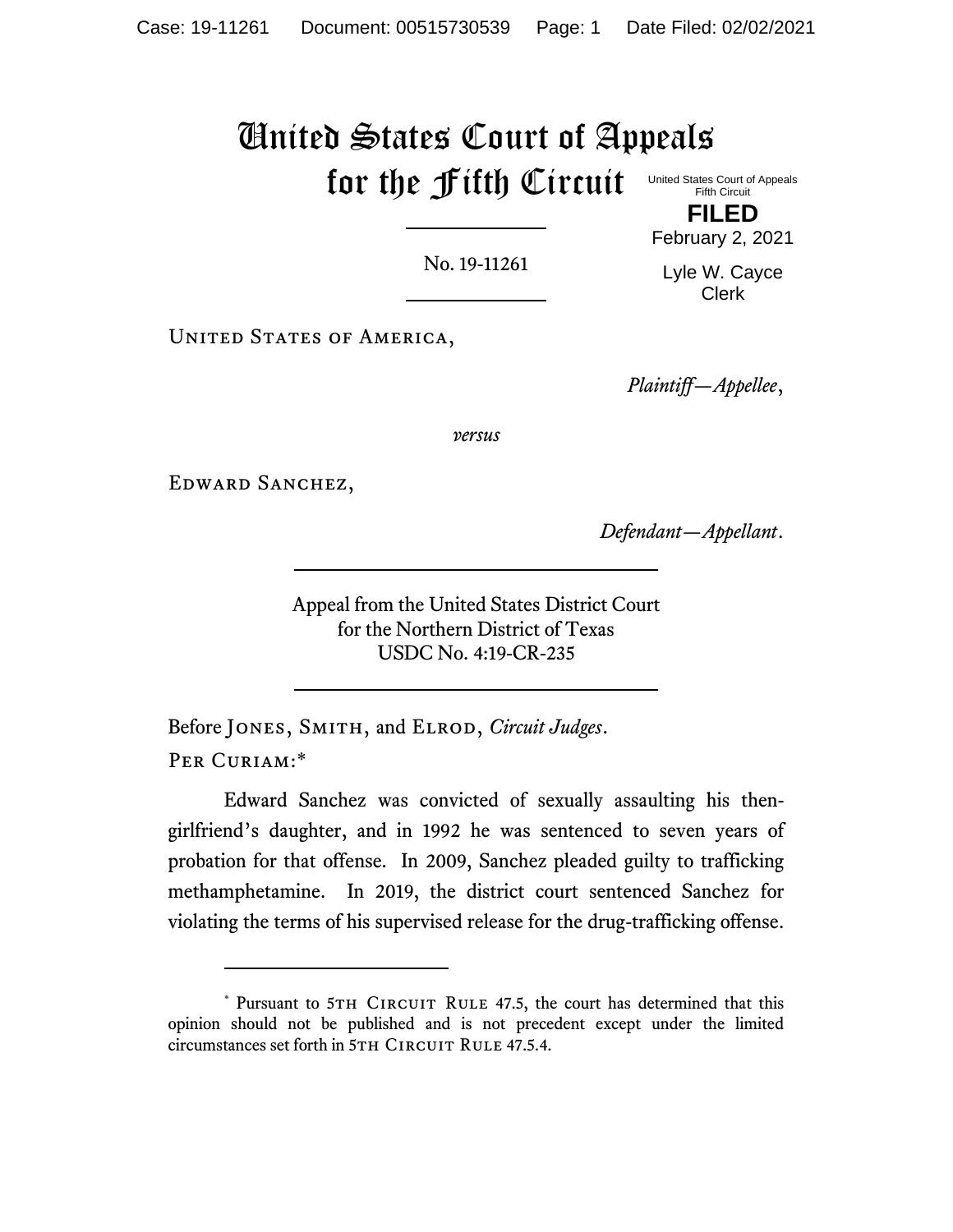The district court imposed various special conditions of supervised release relating to Sanchez's sexual-assault offense. Sanchez challenges three of those special conditions on appeal. Because the treatment condition, location restriction, and computer-monitoring conditions are reasonably related to Sanchez's criminal history, we AFFIRM.

I.

Edward Sanchez was convicted in Texas state court for "Indecency With a Child – Contact" for touching the genitals of a five-year-old girl, and in 1992 he was sentenced to seven years of probation for that offense. *See*  Tex. Penal Code  $\S 21.11(a)(1)$  (West 1984). The sentence was for one instance occurring "on or about May 28, 1987." The record indicates further accusations that Sanchez sexually abused the girl—his ex-girlfriend's daughter—for five years, beginning when she was four years old.

The record recounts four occasions of sexual abuse in detail. In each instance Sanchez either touched the child's genitals or forced the child to touch his genitals or both. At least three of the instances appear to have occurred in the child's home. One of those instances occurred when the child's mother was taking a bath in the other room. Sanchez has denied that those instances occurred. Instead, he said that on one occasion the child walked in on him engaging in sexual activity with the child's babysitter. According to Sanchez, he and the babysitter "continued sexual contact after the child walked in," and the child "kissed his penis 2, 3, or 4 times."<sup>1</sup>

The Texas court sentenced Sanchez to seven years of probation for his sexual-assault offense and ordered him "to participate in sex offender treatment." Sanchez did not meet the attendance requirements of that

<sup>&</sup>lt;sup>1</sup> Sanchez omits this detail from his brief on appeal.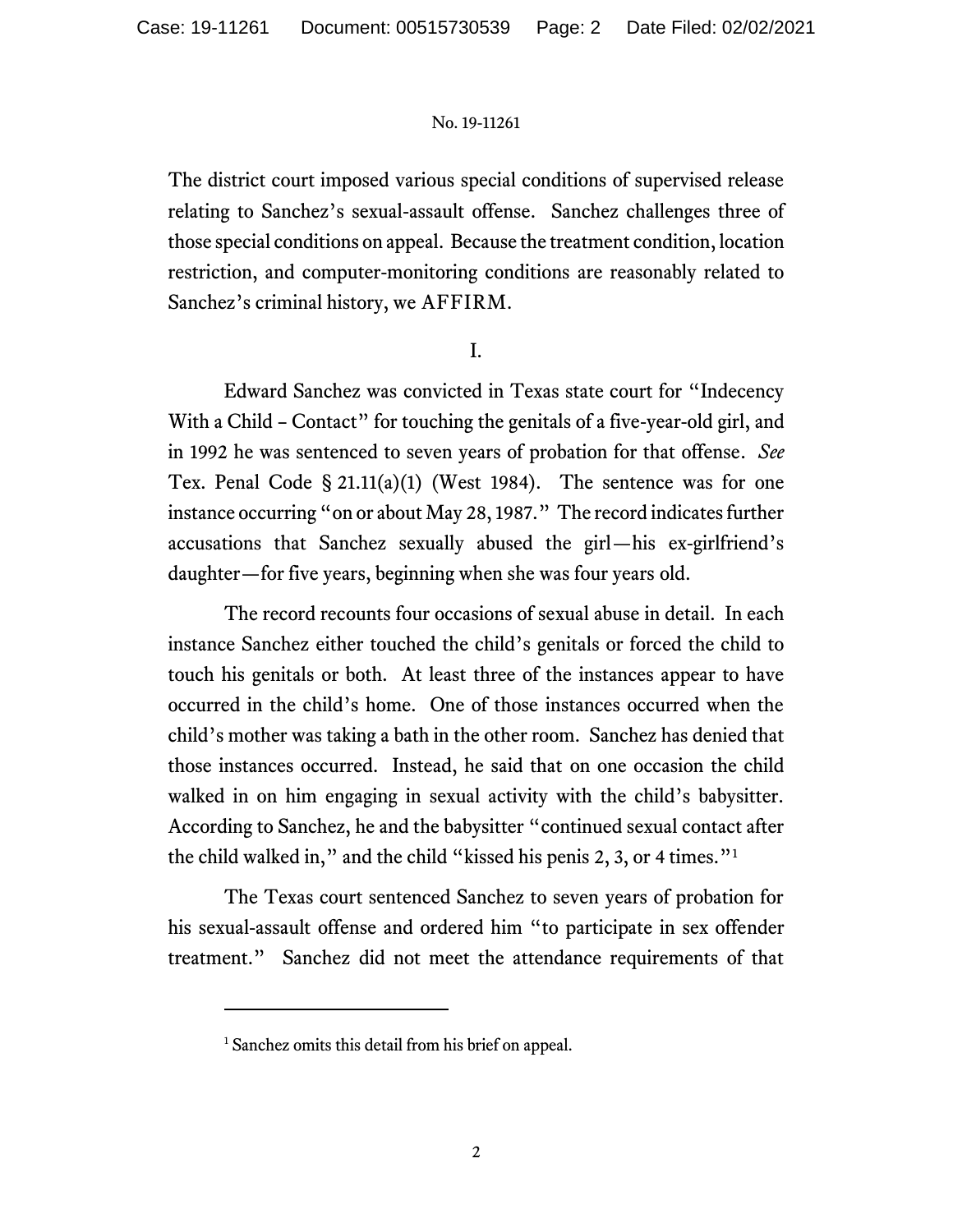treatment, and he was "unsuccessfully discharged." While on probation, Sanchez also committed a separate drug offense—possession of cocaine with intent to deliver. The Texas court revoked Sanchez's probation and sentenced him to seven years in prison for the revocation and seven years for the drug offense, to run concurrently. Sanchez was released from Texas state prison in 2004.

In 2008, Sanchez transported \$8,800 worth of methamphetamine from Texas to Missouri to sell to a repeat buyer there. Sanchez was arrested and indicted in the Eastern District of Missouri. There he pleaded guilty to possession of, with intent to distribute, 50 grams or more of a substance containing methamphetamine. 21 U.S.C. §§ 841(a)(1), (b)(1)(B)(viii). The most recent conditions of supervised release for this 2008 drug-trafficking offense are the subject of this appeal.

Sanchez was initially sentenced to 135 months in prison, followed by eight years of supervised release. The prison term was later reduced to 120 months. The initial sentence included special conditions of supervised release related to the current drug-trafficking offense. It did not contain conditions related to Sanchez's 1987 sexual-assault offense.

In 2017, at the end of his term of imprisonment, Sanchez requested to relocate home to Fort Worth in the Northern District of Texas for his supervised release. The probation office for the Northern District of Texas requested that the district court add conditions of supervised release related to Sanchez's 1987 sexual-assault offense before relocation. The additional conditions (1) prevented Sanchez from possessing pornography or patronizing any place where pornography was available, (2) required Sanchez to register as a sex offender, and (3) required Sanchez to "participate in sexoffender treatment." With Sanchez's consent, the District Court for the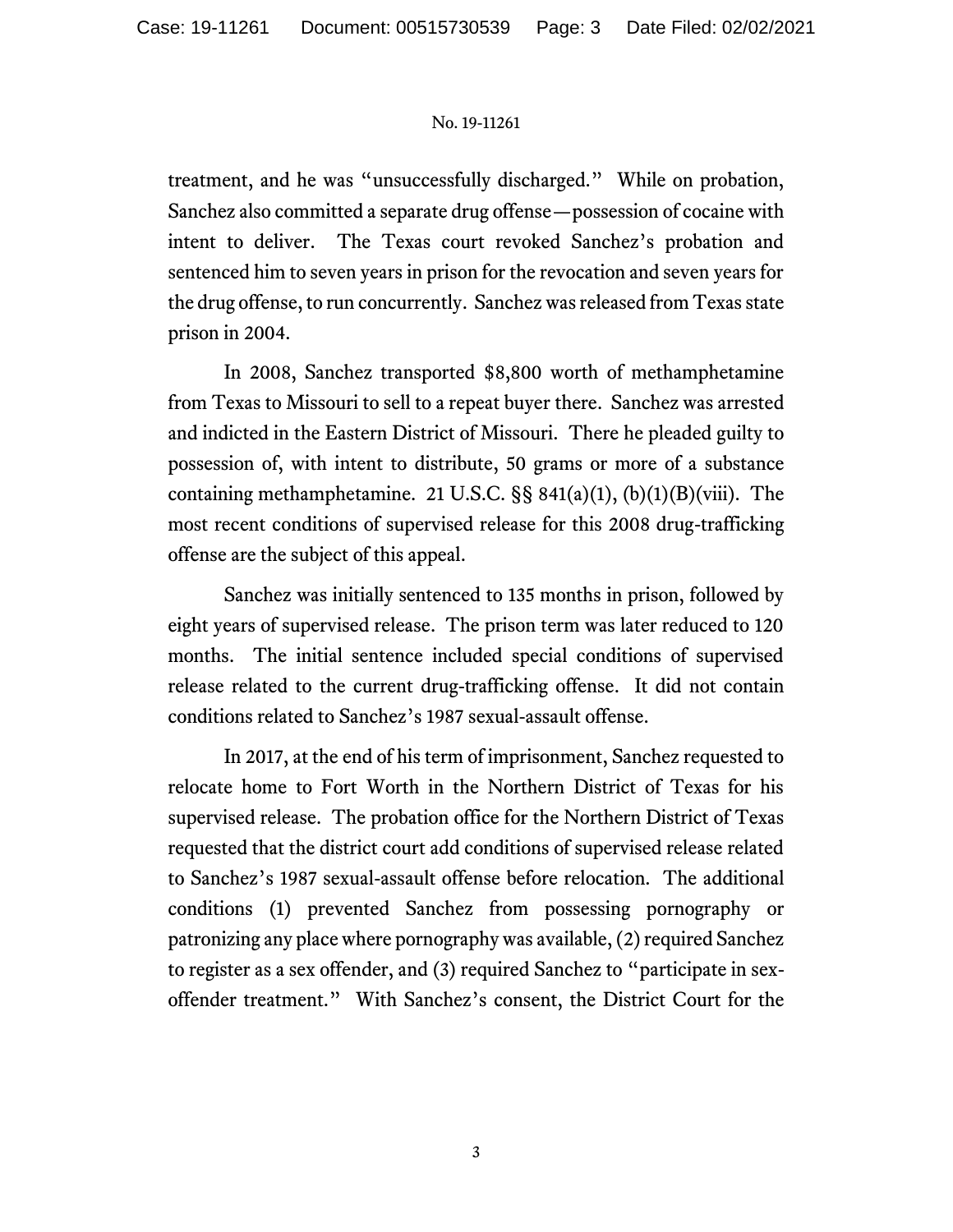Eastern District of Missouri added those conditions, and Sanchez moved back to Fort Worth.

Sanchez did not comply with these added conditions of supervised release. He once again failed to complete his sex-offender treatment, and he also purchased lotion from a store where pornography was available. Just as he did with the sex-offender treatment ordered by the Texas state court following his conviction for the 1987 sexual-assault offense, Sanchez missed treatment sessions. Sanchez also continued to drink alcohol, have unsupervised contact with children, and deny responsibility for his 1987 sexual-assault offense—all violations of or a lack of progress in his sexoffender treatment. Sanchez's probation officer was also concerned by his visits to Chuck E. Cheese, a water park, and Trinity Park, as well as his weekly contact with his grandchildren.

In response, in June 2019 the probation officer moved for the District Court for the Eastern District of Missouri to add a special condition preventing Sanchez from "unsupervised contact with minors . . . at any location, including" places where children "frequent or congregate." The probation officer also moved to transfer Sanchez's case to the District Court for the Northern District of Texas for convenience. The district court added the special condition, and the case was transferred.

In the Northern District of Texas, Sanchez continued to violate the conditions of his supervised release, including by living with his eleven-yearold grandniece. He was "unsuccessfully discharged" from his sex-offender treatment in September 2019 after having completed only 14% of his treatment plan. Sanchez continued to minimize his responsibility for his 1987 sexual-assault offense, and he failed to submit a report to his probation officer.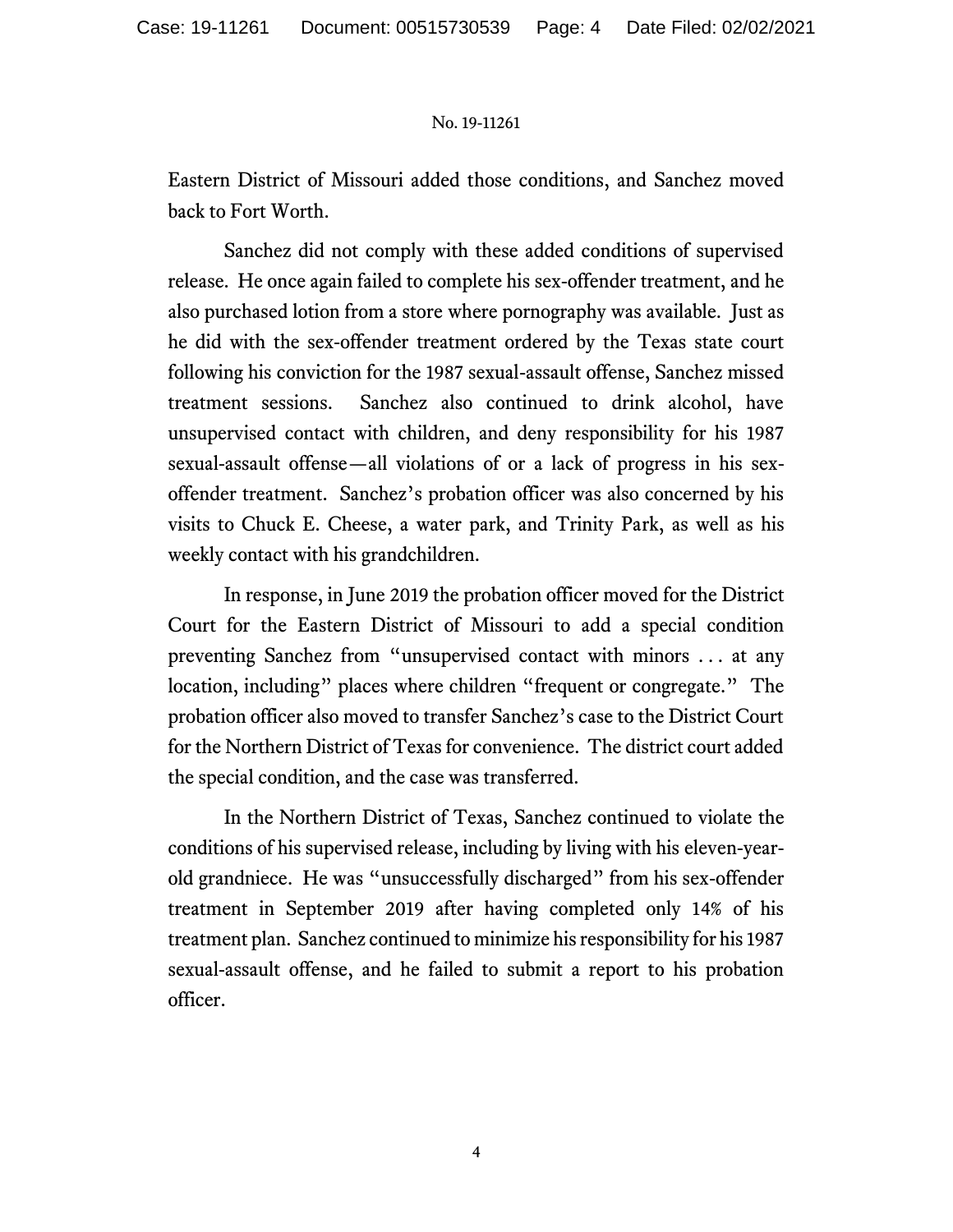In October 2019, Sanchez was arrested for violating the conditions of his supervised release, and the district court scheduled a revocation hearing following Sanchez's initial appearance. At the revocation hearing, Sanchez pleaded true to three violations: (1) failing to complete sex-offender treatment; (2) patronizing a place where pornography was available; and (3) failing to submit a monthly report for September 2019.

The district court revoked Sanchez's supervised release and sentenced him to six months' imprisonment and twenty-four months of supervised release. Sanchez objected to the supervised release and the special conditions of supervised release. On appeal, Sanchez challenges three special conditions imposed by the district court:

(1) Sanchez must "participate in sex-offender treatment services as directed by the probation officer until successfully discharged";

(2) Sanchez cannot "have access to or loiter near school grounds, parks, arcades, playgrounds, amusement parks, or other places where children congregate, except as may be approved by the probation officer";

(3) Sanchez is subject to a number of computer-monitoring conditions including: "ongoing monitoring of his[] computer," preliminary and subsequent searches of his computer and internet-usage data, a limit on the devices and software he may use, a ban on certain social-media websites, and a ban on peerto-peer messaging, file sharing, or chat rooms.

# II.

We review preserved challenges to conditions of supervised release for abuse of discretion. *United States v. Gordon*, 838 F.3d 597, 604 (5th Cir. 2016). If the defendant fails to preserve a claim of error, however, we review for plain error only. *Id.* The government contends that Sanchez failed to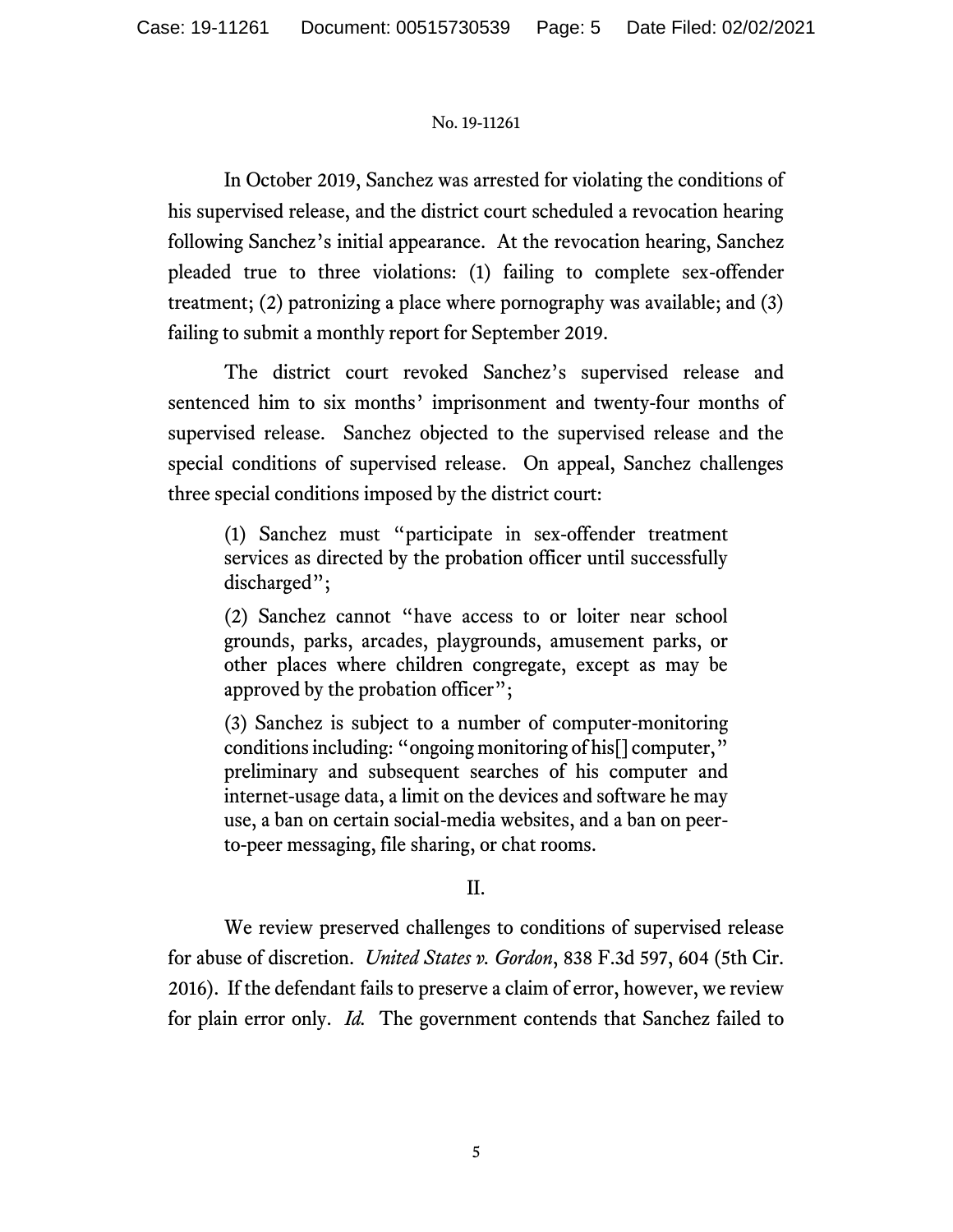object to (1) the condition that he participate in sex-offender treatment and (2) the condition restricting his use of social media. We disagree.

Preservation of error in the district court is governed by Federal Rule of Criminal Procedure 51, which states, "A party may preserve a claim of error by informing the court—when the court ruling or order is made or sought—of the action the party wishes the court to take, or the party's objection to the court's action and the grounds for that objection." Fed. R. Crim. P. 51(b). This rule gives parties two options to preserve error: (1) inform the court of the desired action; or (2) object to the court's action and state the grounds for the objection. *Holguin-Hernandez v. United States*, 140 S. Ct. 762, 764 (2020).

The Supreme Court recently further explained the first option, saying, "By 'informing the court' of the 'action' he 'wishes the court to take,' . . . a party ordinarily brings to the court's attention his objection to a contrary decision."<sup>2</sup> *Id.* at 766 (quoting Fed. R. Crim. P. 51(b)). Preservation

<sup>2</sup> In *Holguin-Hernandez*, the defendant advocated for a sentence below the recommended guidelines range. 140 S. Ct. at 765. The district court imposed a sentence "at the bottom of, but not below, the Guidelines range." *Id.* The defendant did not object after the imposition of the sentence, and so this court reviewed for plain error. *United States v. Holguin-Hernandez*, 746 F. App'x 403, 403 (5th Cir. 2018), *rev'd*, 140 S. Ct. 762 (2020).

The Supreme Court did not decide whether Holguin-Hernandez himself sufficiently preserved error in his case. *Holguin-Hernandez*, 140 S. Ct. at 766–67; *id.* at 767– 78 (Alito, J., concurring). The case was remanded to this court. On remand, we did not decide whether Holguin-Hernandez preserved error because he "would not prevail even under the less deferential abuse of discretion standard." *United States v. Holguin-Hernandez*, 955 F.3d 519, 520 n.1 (5th Cir. 2020).

We have since applied the Supreme Court's holding in *Holguin-Hernandez* to other cases involving sentencing challenges. In some of those cases, the claim of error was preserved; in others, it was not preserved. *Compare, e.g.*, *United States v. Cano*, 981 F.3d 422, 425 (5th Cir. 2020) (determining Appellant preserved his substantive-reasonableness objection), *and United States v. Hinojosa-Almance*, 977 F.3d 407, 412 & n.13 (5th Cir. 2020) (reviewing for abuse of discretion when Appellant advocated for a shorter sentence but did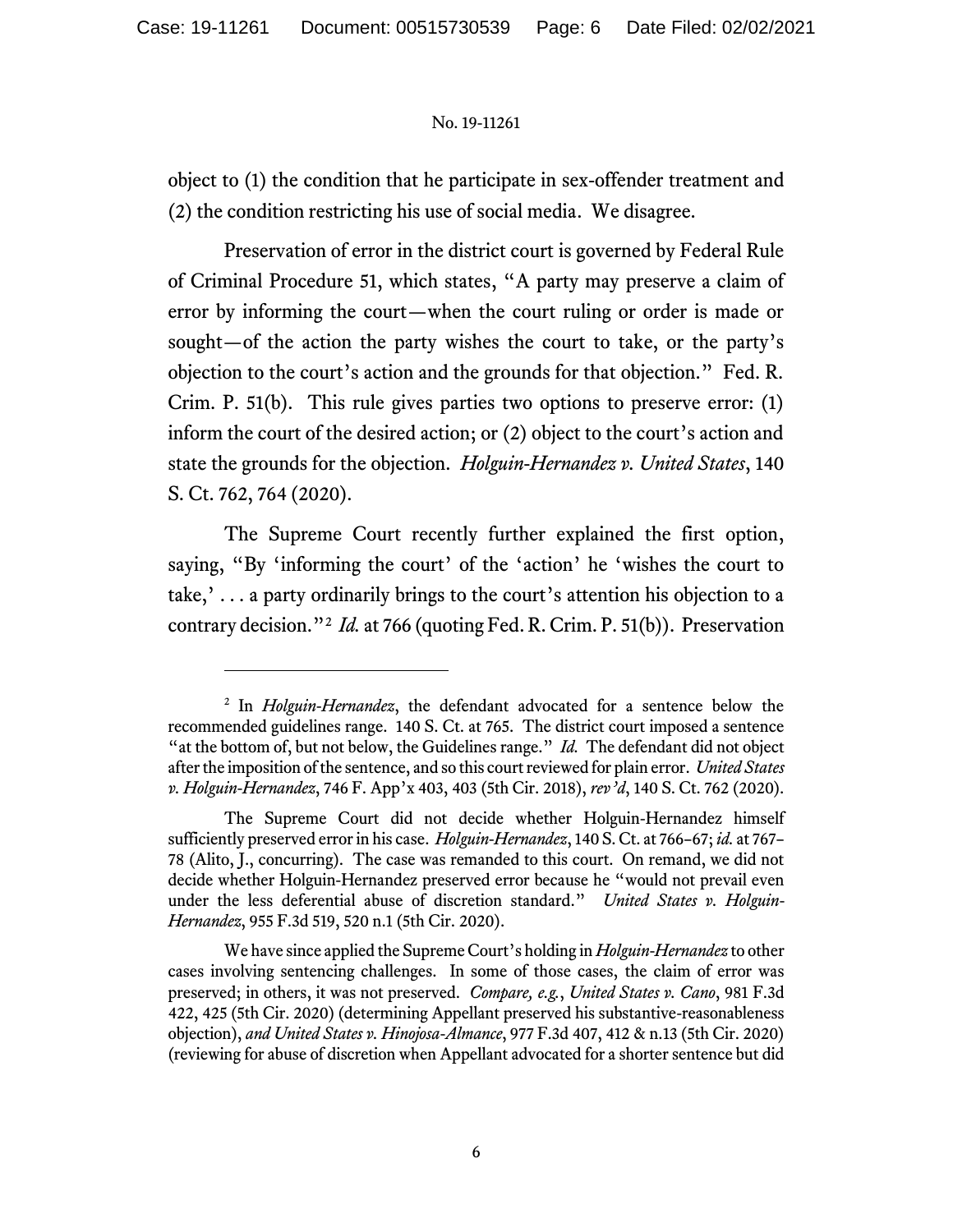of error does not "require an objecting party to use any particular language or even to wait until the court issues its ruling." *Id.* at 766. In the sentencing context, a post-pronouncement objection is not necessary if the defendant had already advocated for a more lenient sentence. *See id.*; *see also United States v. Hinojosa-Almance*, 977 F.3d 407, 412 n.13 (5th Cir. 2020).

At the sentencing hearing, Sanchez's counsel advocated for the court not to reimpose special conditions related to Sanchez's 1987 sexual-assault conviction. Sanchez then specifically identified two conditions at issue: the condition added in 2017 that Sanchez participate in sex-offender treatment— "all of the sudden in 2017 he's asked to go to sex offender treatment"—and the condition added in 2019 that he avoid places where children congregate— "Later there are conditions imposed about not being around children or going to places where children may be." Sanchez's counsel elaborated on the latter condition, contending that Sanchez's trips to Chuck E. Cheese and water parks merely showed that he was trying to be an involved parent and grandparent.

Sanchez's counsel then said, "And one of the things we will be asking for is to remove these conditions because he can't live the rest of his life avoiding places where children may be." The phrase "these conditions" clearly refers to both the treatment condition and the location restriction Sanchez's counsel had just discussed. Sanchez specifically identified the

not object to the sentence after it was pronounced), *and United States v. Redmond*, 965 F.3d 416, 421 (5th Cir. 2020) (reviewing for abuse of discretion when the Appellant "moved for a downward variance" and the district court instead "imposed an above-Guidelines sentence"), *petition for cert. filed* (Dec. 10, 2020) (No. 20-6631), *with, e.g.*, *United States v. Napper*, 978 F.3d 118, 124 (5th Cir. 2020) (reviewing substantive reasonableness for plain error because Appellant "did not request a lower revocation sentence or object to the sentence imposed"), and United States v. Gonzalez-Cortez, 801 F. App'x 311, 312 n.1 (5th Cir. 2020) (reviewing for plain error when Appellant "made no objection of any kind" in the district court).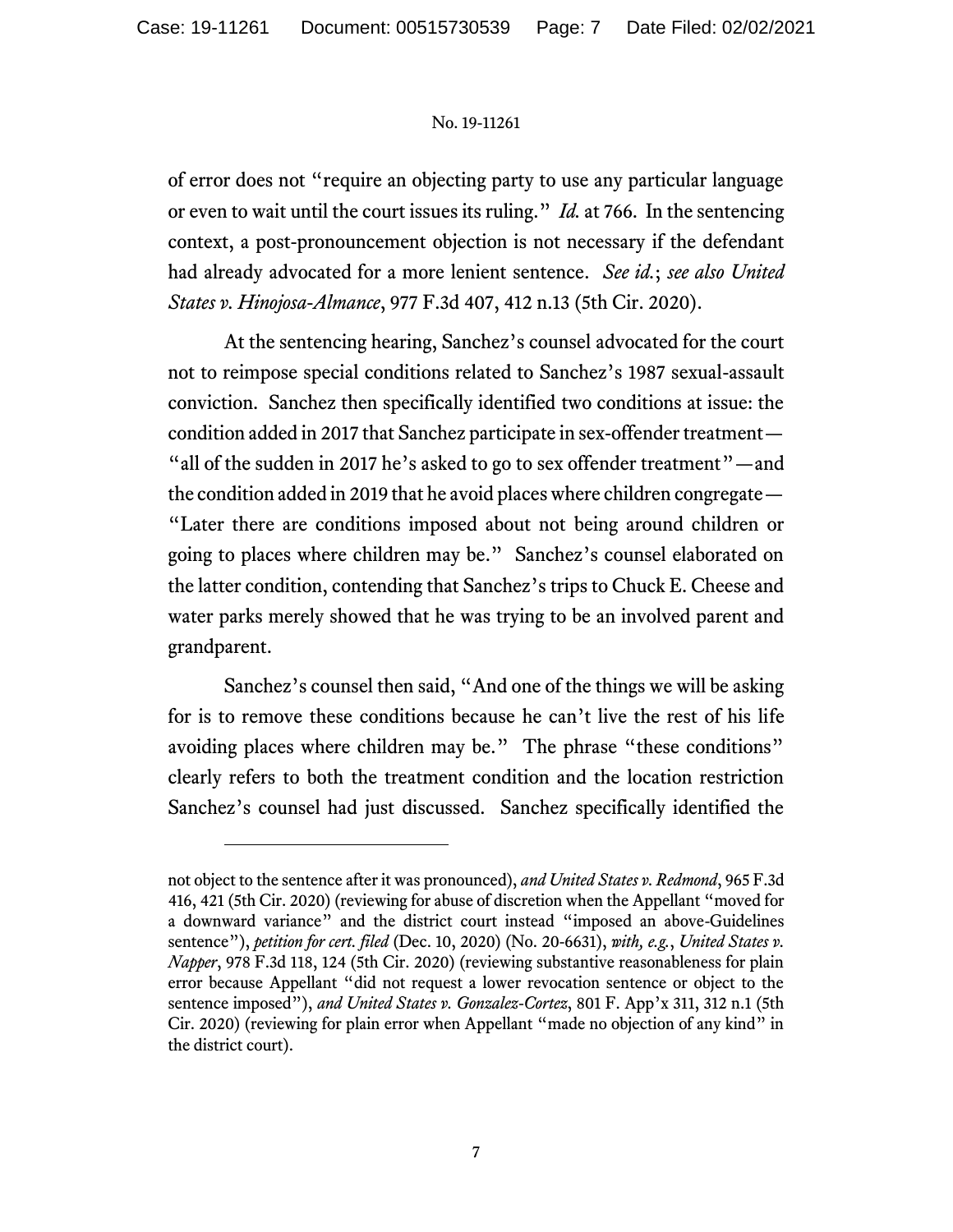treatment condition at issue in this appeal and asked the district court not to impose it. Counsel supported her request with the argument that "the additional conditions . . . are not necessary in light of the fact that he is not a danger to the community."

The core question for determining whether a claim of error was preserved is "simply whether the claimed error was 'brought to the court's attention.'" *Holguin-Hernandez*, 140 S. Ct. at 766 (quoting Fed. R. Crim. P. 52(b)).Sanchez's specific, pre-pronouncement request brought the treatment condition to the court's attention. Further, on appeal, Sanchez advances the same argument he did at the sentencing hearing: the treatment condition is "unnecessary." Sanchez "alert[ed] the district court to the nature of the alleged error" by arguing on the same ground in both the district court and on appeal. *United States v. Maes*, 961 F.3d 366, 372 (5th Cir. 2020) (quoting *United States v. Johnson*, 943 F.3d 214, 221 (5th Cir. 2019)). Sanchez preserved this claim of error, and so we review the treatment condition for abuse of discretion.

Sanchez also sufficiently objected to the condition restricting his use of social media to preserve that claim of error on appeal. The government attempts to separate the ban on certain social-media websites from the other computer-monitoring restrictions imposed by the district court. That separation, however, does not reflect either the district court's judgment or the dialogue between the district court and Sanchez's counsel at sentencing.

In both the written judgment and the district court's oral pronouncement, the district court introduced the computer-monitoring requirement and then listed related restrictions: ongoing monitoring, initial and subsequent computer searches, release of internet-service-provider data, a restriction to using only the one approved computer, a ban on software designed to circumvent the monitoring software, a ban on certain social-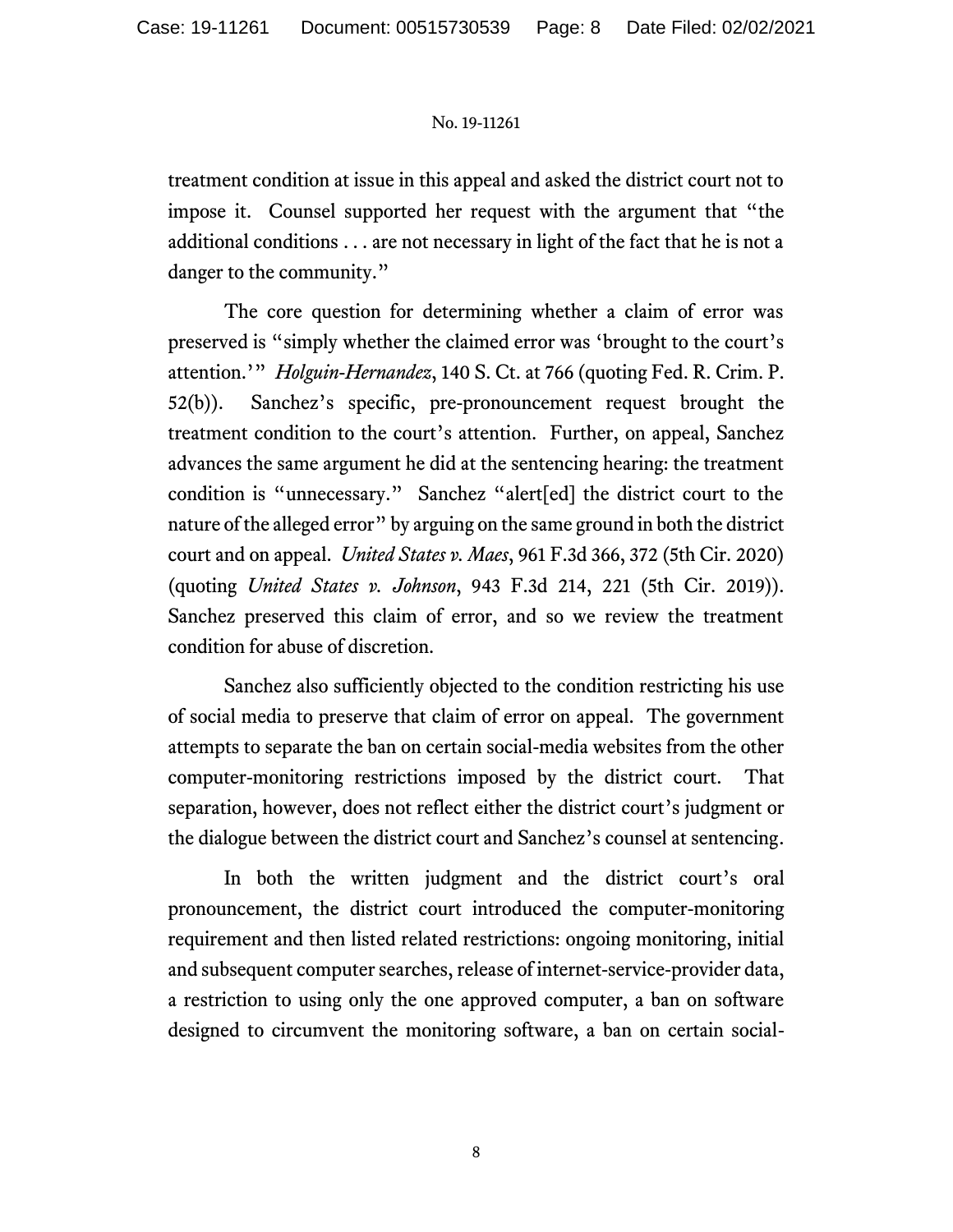media websites, and a ban on peer-to-peer messaging and file-sharing services.

At the sentencing hearing, Sanchez's counsel objected saying, "in particular, we object to the computer monitoring conditions. . . . We don't believe that the facts presented to the Court really necessitate it. . . . And to the extent there are any concerns, nobody is saying anything about inappropriate behavior on the internet." A little later on, the district court replied to Sanchez's objection:

And I think from when he was convicted until today there has been a [sea] change of what is accessible by way of computer and so it's not necessarily that he has previously had problems with using the computer to access minors or to pose a risk to minors, it's that times have changed and so the availability of doing that has changed from when he was convicted, and so I think it is a reasonable approach for doing this.

Sanchez's counsel's objection to the "computer monitoring conditions" followed by her argument that nobody accused Sanchez of "inappropriate behavior on the internet," together indicate that she was thinking about all of the computer-monitoring conditions together. This naturally includes the social-media restriction, because social media is the main platform for behavior (appropriate or not) on the internet.

The district court's comments indicate that the court was thinking about the computer-monitoring conditions in the same way: as a package. The district court expressed concerns about a "[sea] change of what is accessible by way of computer," "access to minors," and new technology changing the "availability" of posing a risk to minors. Those concerns clearly contemplate social media, which is a large part of the "sea change" in internet activity and serves as a platform hosting both minors and adults.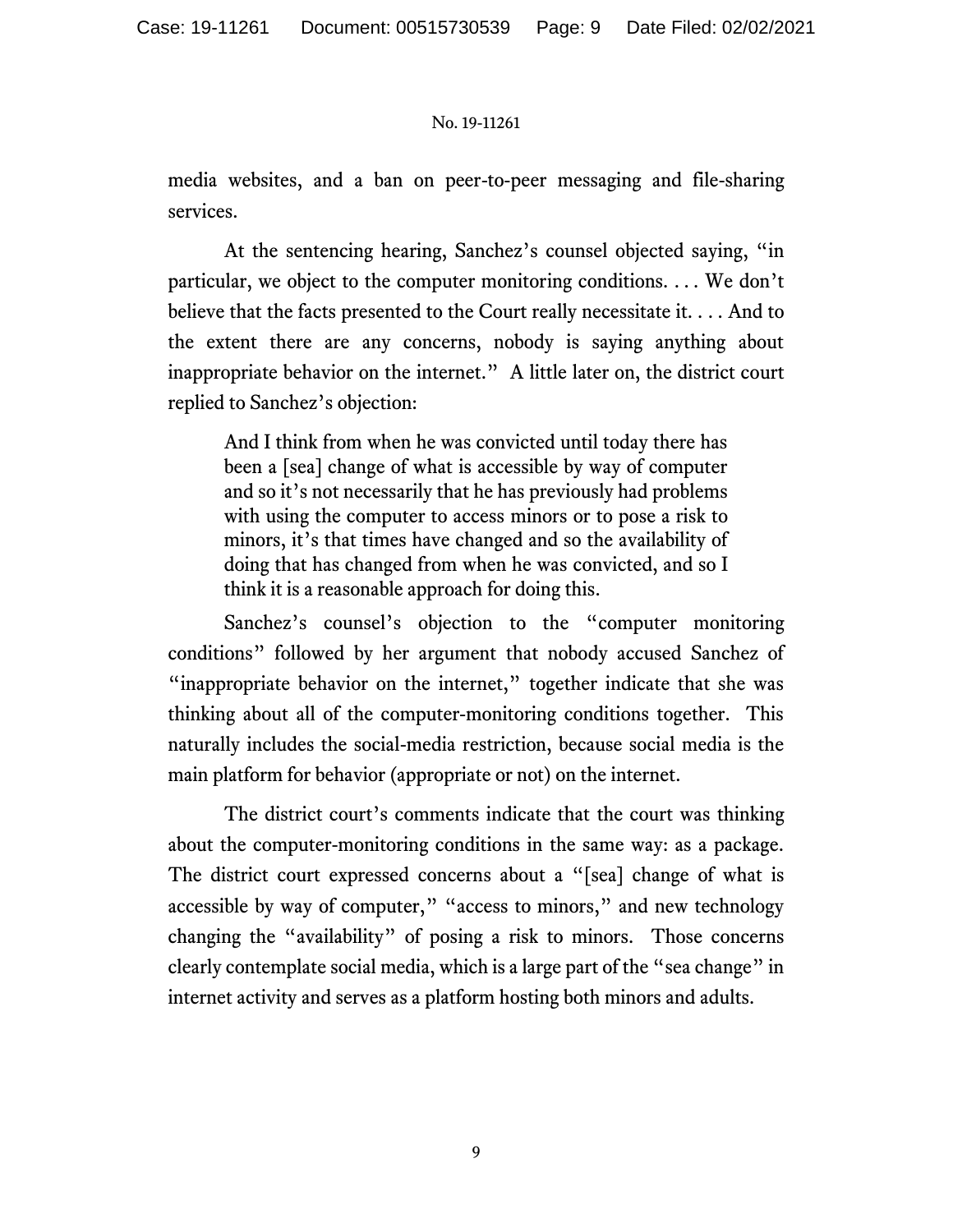Sanchez's objection and arguments and the district court's own comments clearly show that the social-media restriction was "br[ought] to the court's attention" as an integral part of the computer-monitoring conditions. *Holguin-Hernandez*, 140 S. Ct. at 766. Sanchez preserved this claim of error, so we review the computer-monitoring conditions as a whole, including the social-media restriction, for abuse of discretion.

The government does not dispute that Sanchez preserved his claim of error for imposition of supervised release and the location restriction. The record makes clear that Sanchez's counsel objected to any term of supervised release and the condition that he not access or loiter near places where minors congregate. Sanchez preserved that claim of error as well, and we review for abuse of discretion.

# III.

We now turn to the merits. Sanchez challenges the imposition of supervised release and the three conditions of supervised release described above: (1) the sex-offender treatment condition, (2) the location restriction, and (3) the computer-monitoring conditions.

# A.

The district court did not abuse its discretion by imposing a term of supervised release. Sanchez cursorily asserts on appeal that the district court erred by imposing a term of twenty-four months of supervised release. In his statement of the issues presented for review, Sanchez raises the issue whether "the district court abused its discretion by re-imposing supervised release." In his argument, however, Sanchez devotes only one sentence and a footnote to this issue: "He [Sanchez] does dispute the court's decision to re-impose supervised release. . . . Mr. Sanchez acknowledges that the court has discretion to re-impose supervised release upon revocation. 18 U.S.C.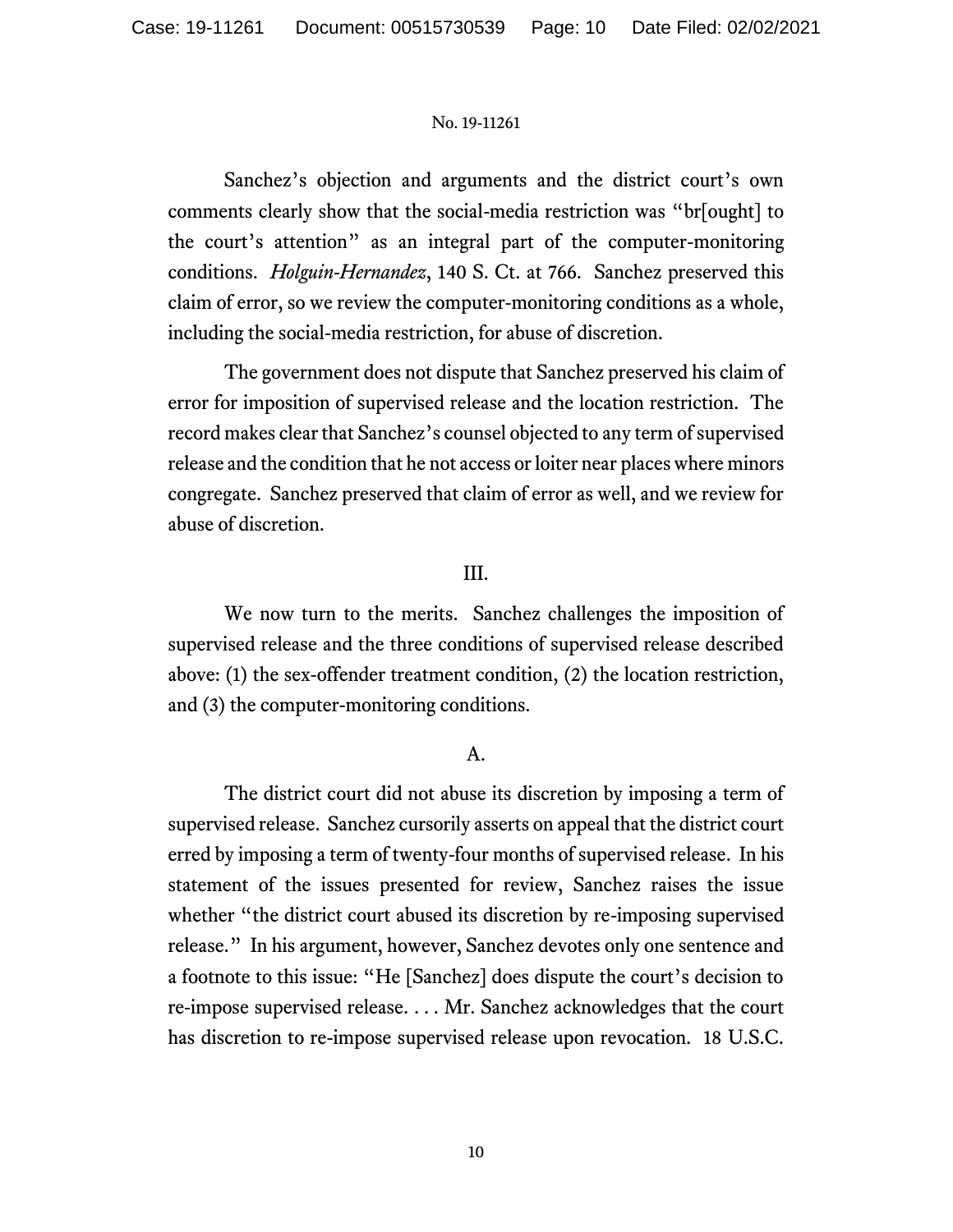§ 3583(h). But it is not required, and it was not necessary here." Sanchez's unsupported assertion that supervised release was "not necessary" does not come close to establishing an abuse of discretion.

B.

The district court did not abuse its discretion by imposing the condition that Sanchez participate in sex-offender treatment.

District courts have "broad discretion" to impose any condition of supervised release it considers appropriate. *United States v. Miller*, 665 F.3d 114, 132 (5th Cir. 2011). That "broad discretion" is limited by three considerations.

First, the condition must be "reasonably related to the factors set forth in 18 U.S.C. § 3553(a)(1), (a)(2)(B)–(D)," namely:

(1) "the nature and circumstances of the offense and the history and characteristics of the defendant,"

(2) the need "to afford adequate deterrence to criminal conduct,"

(3) the need "to protect the public from further crimes of the defendant," and

(4) the need "to provide the defendant with needed [training], medical care, or other correctional treatment in the most effective manner."

*United States v. Caravayo*, 809 F.3d 269, 273 (5th Cir. 2015) (quoting *United States v. Paul*, 274 F.3d 155, 165 (5th Cir. 2001)); *see also* 18 U.S.C. § 3553(a).

Second, the condition must "involve[] no greater deprivation of liberty than is reasonably necessary" to promote the last three factors. *Caravayo*, 809 F.3d at 273 (quoting *Paul*, 274 F.3d at 165 n.12); *see also* 18 U.S.C.  $\S$  3583(d)(2)).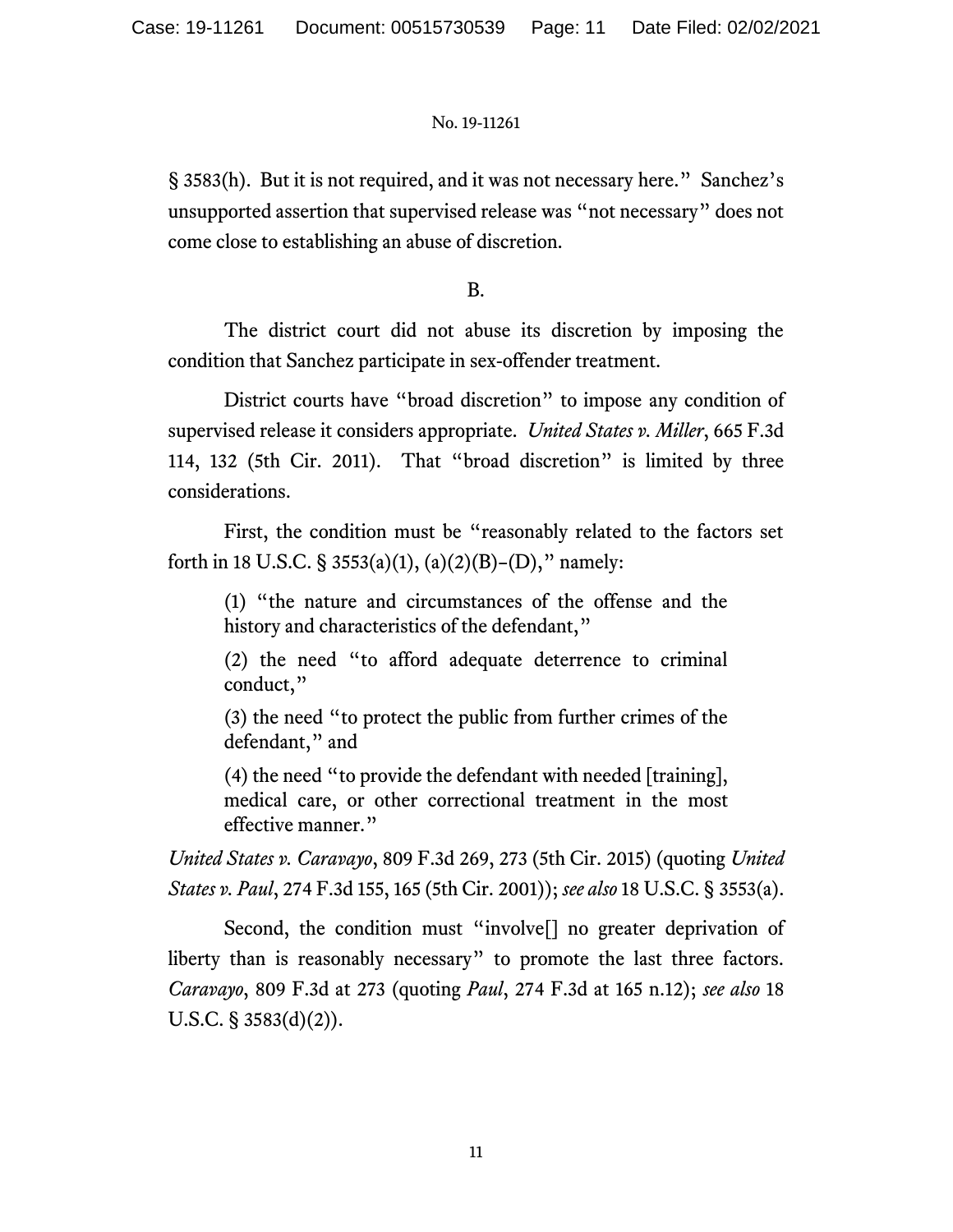Third, the condition must be "consistent with any pertinent policy statements issued by the [U.S.] Sentencing Commission." *Caravayo*, 809 F.3d at 273 n.2 (quoting § 3583(d)(3)).

Sanchez launches several attacks on the treatment condition in an attempt to show that it fails to account for one or more of these three considerations. The foundation of his argument, however, is that his sexualassault offense is too remote to justify sex-offender treatment for his current drug-trafficking offense. Our caselaw and Sanchez's record show otherwise.

We have previously upheld sex-offender treatment conditions "despite the age" of the prior sexual offense, even when the offense of conviction was not a sexual offense. *Sealed Appellee v. Sealed Appellant*, 937 F.3d 392, 404 (5th Cir. 2019); *see also, e.g.*, *United States v. Fields*, 777 F.3d 799, 803–04 (5th Cir. 2015). In *Fields*, we considered the defendant's "single, remote sexual offense" and the "defendant's history" to determine that the district court did not abuse its discretion. 777 F.3d at 804.

In this case, Sanchez also has a "single, remote sexual offense," which he committed in 1987. The record indicates further accusations spanning a four-year period around that time as well. Just like the defendant in *Fields*, Sanchez has also "shown an unwillingness to comply with a provision [*i.e.*, sex-offender treatment] designed to protect the general populace." *Id.* Sanchez's history includes repeated failures to complete sex-offender treatment or accept full responsibility for his offense. Sanchez was most recently unsuccessfully discharged from sex-offender treatment in September 2019. The current "treatment condition bears some relationship to" Sanchez's sexual-assault offense "because it will enable physicians to implement the necessary rehabilitating care." *Sealed Appellant*, 937 F.3d at 404. The district court did not abuse its discretion in requiring sex-offender treatment for Sanchez's twenty-four months of supervised release.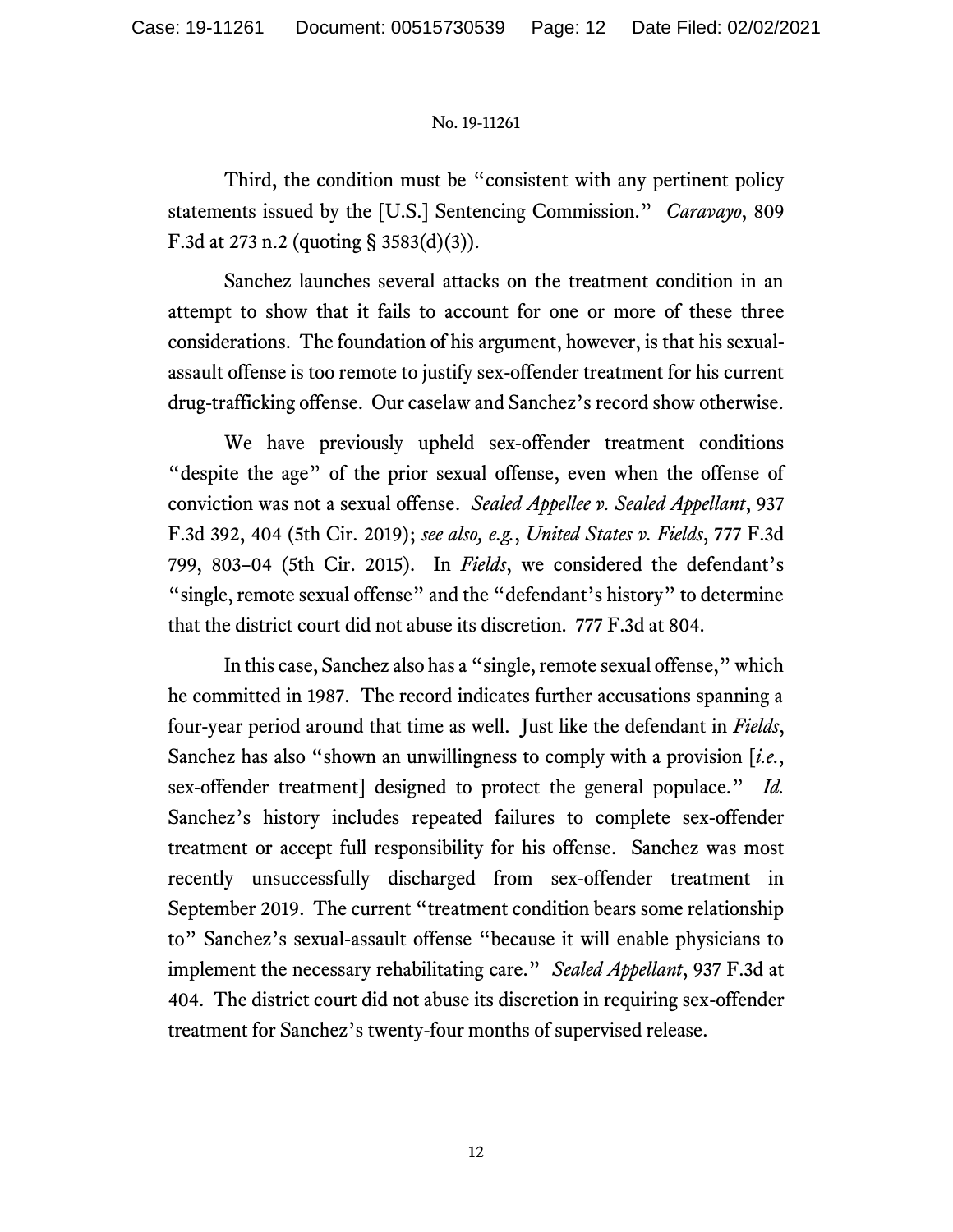C.

The district court did not abuse its discretion by imposing the condition that Sanchez not access or loiter near certain defined locations as well as "places where children congregate."

Sanchez challenges this condition without citing a single case for support. Instead, Sanchez blankly asserts that "[h]e wants to go to the park, with his daughter and her children. His family knows him better than anyone, and they allowed him to participate in these sorts of activities. This Court should defer to their better judgment about Mr. Sanchez's unique history and characteristics." Sanchez's desire, without more, is not a basis for holding that the district court abused its discretion.

We have previously limited the scope of forbidden locations in similar conditions. In *Fields*, we upheld a condition that prevented the defendant "from 'going to places where a minor or minors are *known to frequent* without prior approval of the probation officer.'" 777 F.3d at 806 (emphasis in original). We highlighted the importance of the word "frequent" as a modifier because it "limits the zone of forbidden locations to those that children 'visit often' or 'associate with, be in, or resort to often or habitually.'" *Id.* Sanchez's location condition uses the term "congregate," which similarly "limits the zone of forbidden locations." *See id.* Despite Sanchez's concerns before the district court, this condition will not prevent him from visiting Walmart or similar locations. Rather, the condition prevents him from visiting the defined locations and locations where children "come together in a group, crowd, or assembly." *Congregate*, *The American Heritage Dictionary* 388 (5th ed. 2012). "By our read, this would include places like schools and playgrounds, but would not include locations such as grocery stores, places of worship, transportation hubs, and most stores. Children, to be sure, can and do attend such places—but they do not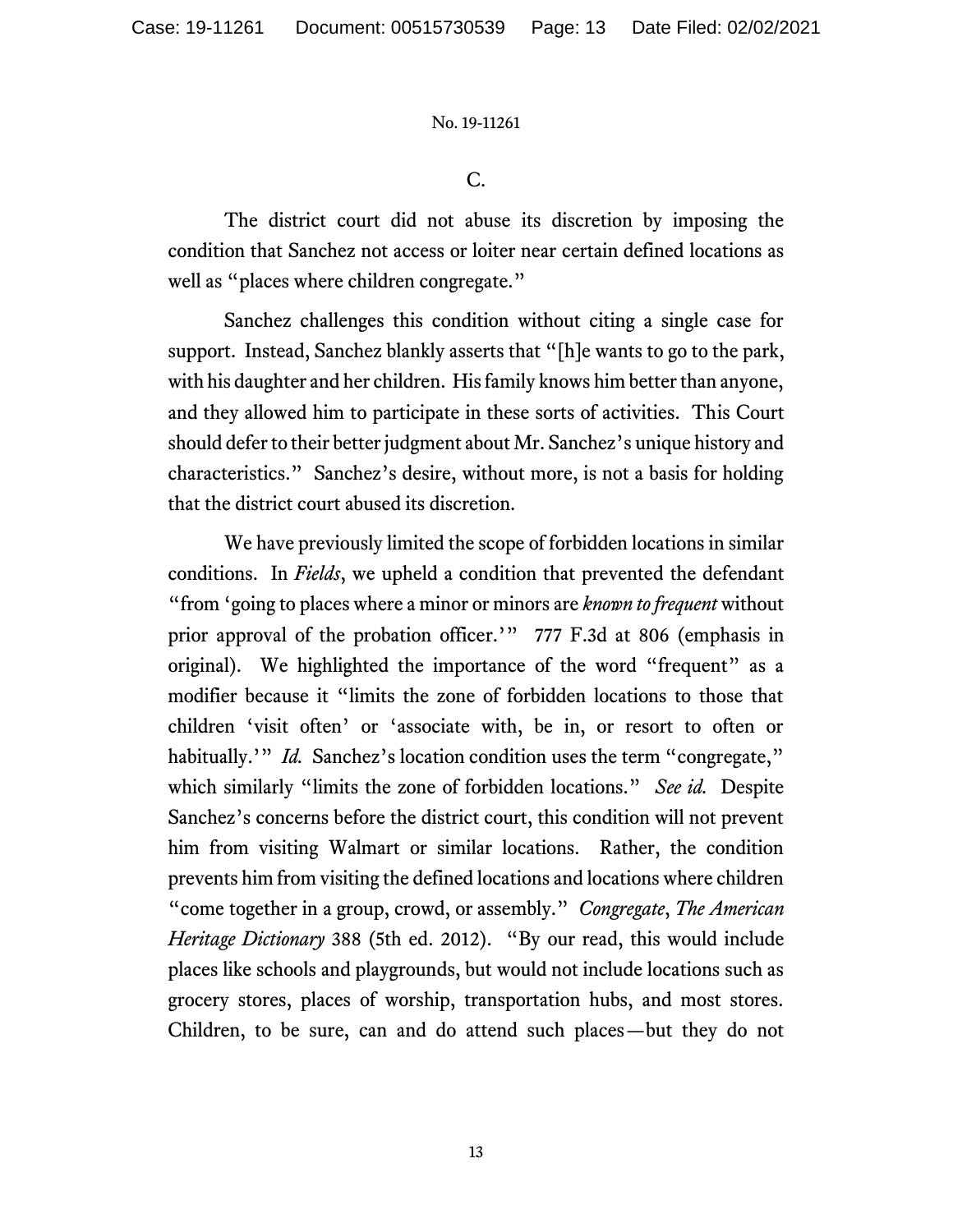[congregate at] them." *Fields*, 777 F.3d at 806. The district court did not abuse its discretion in imposing the location restriction.

D.

Finally, the district court did not abuse its discretion in imposing computer-monitoring conditions for Sanchez's two years of supervised release. In advocating for this result, the government points us to *United States v. McGee* and *United States v. Hilliker*. 559 F. App'x 323 (5th Cir. 2014); 469 F. App'x 386 (5th Cir. 2012).

Just as in *McGee* and *Hilliker*, the computer-monitoring conditions in this case are "precaution[ary], purely protective." 559 F. App'x at 330; *see also* 469 F. App'x at 389. We upheld those conditions, making it difficult to say the district court abused its discretion in imposing similar conditions in this case. We note as well that Sanchez is subject to computer monitoring for only two years—a modest duration in light of *McGee* and *Hilliker*. *See* 559 F.App'x at 324; 469 F. App'x at 387. The short duration also distinguishes this case from *United States v. Fernandez*, in which we determined that the district court went too far in imposing "life-term" computer restrictions based only on "general concerns about recidivism." 776 F.3d 344, 345, 348 (5th Cir. 2015).

The propriety of a special condition of supervised release depends on the circumstances of the case and the defendant. *See Paul*, 274 F.3d at 164– 65. That is why we give great deference to the district court, which is most familiar with the details of the defendant's offense, history, and other relevant circumstances. *See Gall v. United States*, 552 U.S. 38, 51–52 (2007) (quoting *Rita v. United States*, 551 U.S. 338, 357–58 (2007) ("The sentencing judge has access to, and greater familiarity with, the individual case and the individual defendant before him than the . . . appeals court."). On this record, we cannot say the district court abused its discretion.